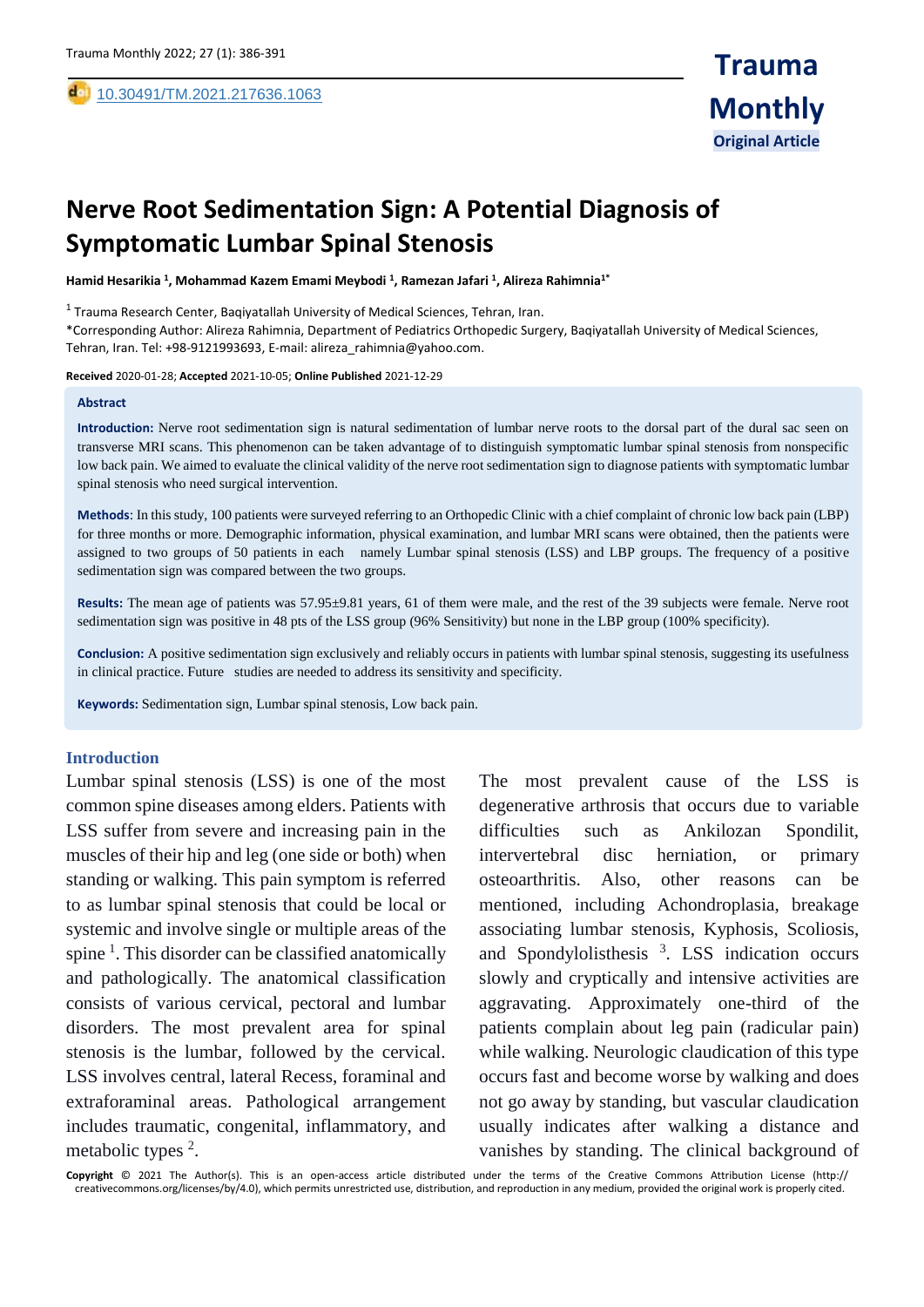the patients is beneficial for diagnosis. Mostly the patient is a middle-aged individual who suffers from severe and vague pain in one or both lower limbs after walking for 10-15 minutes. The pain increases continually and makes the patient sit in the end. To prevent the patient from sitting leads to walking in a bent position of the body. The relief would be obtained only when the patient sits or lies down. While sitting in the squatting or walking in a bent position, due to spine flexion, lumbar spinal diameter spreads lead to rebating or reclaiming the indications<sup>3</sup>.

For LSS diagnosis, radiologic signs are not always accompanied by clinical indications. For instance, in some cases, radiologic signs are intensive, but the patient has a few or even without clinical symptoms. It seems another criterion is needed for diagnosis. Recently a remarkable indication was introduced to recognize the symptomatic LSS for surgical interventions. In this method, a crosssection transverse MRI scan in the supine position is taken naturally lumbar nerve roots in the dorsal part of the dural sac are sediment as a result of gravity, which is called the "Nerve root sedimentation sign." Not sediment lumbar nerve roots in the dorsal part are considered as "Positive sedimentation sign" <sup>4</sup>. This situation is only observed in the severe LSS and could serve as a crucial point for distinguishing symptomatic LSS from nonspecific LBP.

If it is possible to determine that this sign during LSS has a proper sensitivity and specificity, it could be beneficial as an appropriate indicator together with other diagnostic criteria for LSS. Thus, in this study, it was tried to evaluate the validity of the nerve root sedimentation sign to detect patients with symptomatic lumbar spinal stenosis who needed surgical intervention.

# **Methods**

This study was an analytical cross-sectional survey applied on 100 patients in Baqiyatallah hospital in 2019 with the chief complaint of chronic low back pain for three months and more, also lacking spine MRI history in the past six months. After achieving demographic information, physical examination, and lumbar MRI scan, the patients were assigned to two groups with 50 patients. Based on the agenda's inclusion criteria, the first group were with LSS and the second group were with LBP. Inclusion criteria were as follows: elder than 40 years' patients, chronic backache history for more than six months, not taking spine MRI during the recent six months, filling consent form. Excluding criteria were as follows: neurologic claudication occurrence in the distances of 200 to 1000 meters, the indication of stenosis in the S1-L5 areas via MRI, history of spine surgery operation, history of spine disorders, history of claustrophobia, and also the history of confounder diseases of this study such as Osteoarthritis of lower limbs joints, vascular disorders, diabetes and rheumatoid arthritis.

Clinical examinations of the patients were approached, and the questionnaire consisted of age, gender, history of spine surgery operation, history of spine disorders and history of underlying diseases (Osteoarthritis, vascular diseases, diabetes, and rheumatoid arthritis) was provided. Restrictions of the patient activities due to the backache and their backache severity in accordance with patients' answers were evaluated via disability Oswestry index (DOI) and visual analog scale (VAS) respectively. The evaluated variables in this study were: sex, age, nerve root sedimentation sign, LSS, the location of LSS, ODI, and VAS. Lumbosacral spine MIR was applied for every patient after an hour of being in the supine position. Patients were walked in the presence of the researcher as far as they could for a maximum of 35 minutes (more than 1000 meters walking distance) until they revealed body bent and neurologic claudication. The distance of every patient passed on the treadmill was recorded in the prepared questionnaire.

Fifty patients indicating neurologic claudication in less than 200 meters with stenosis in the MRI images were considered, as LSS group, and 50 subjects of those who didn't reveal stenosis in the MRI images and were able to walk more than 1000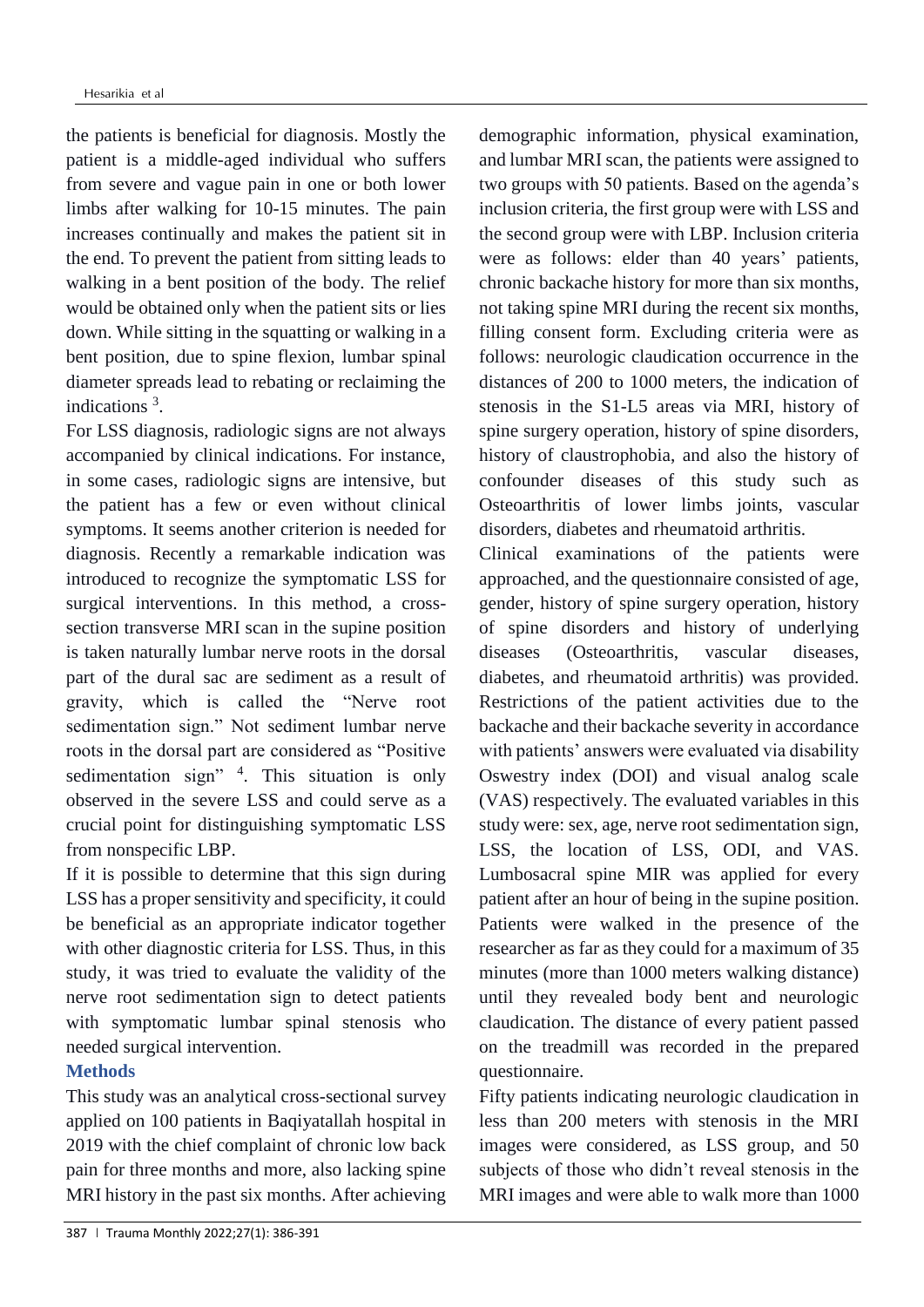meters without neurologic claudication indication were considered as LBP group. Positive sedimentation signs in the cross-section spine MRI scans, as well as adjacent areas to the stenosis, were evaluated by the researchers.

The obtained data were analyzed by SPSS v 20, and means and standard deviations were calculated for the quantitative variables. For the qualitative variables, frequency and percentage were utilized. To compare qualitative and quantitative variables Chi-square and Independent T-test were applied respectively.

Ethics: all of the information of the patients was classified, and a consent indication form was provided, primarily. This study was approached based on the deceleration of Helsinki principles.

# **Results**

 One hundred patients were evaluated in this study. The mean age of the patients was 57.95 years (the range of 41 to 83 years) with a standard deviation of 9.8, 61 of those were male, and the rest of 39 subjects were female. Seventeen patients in the LBP group were women (34%), and 33 patients (66%) were men. In the LSS group, 28 women (56%) and 22 men (44%) were located. Chart 1 presents sex distribution among the groups which weren't statistically significant (P=0.41).

The mean age of the LBP group was 54.64 years, with a standard deviation of 8.04. The mean age of men and women in this group were 56.9 and 53.4 in the range of 41 to 80 years. The LSS group had a mean age of 61.26 years with a standard deviation of 10.37. Men and women's mean ages in this group were 59.5 and 62.6 in order in the age range of 42 to 83 years (Chart 2). Thus LSS group was 6.62 years older than the LBP group, and this difference was significant  $(P=0.001)$ .

According to chart 3, the frequency of L2 and L3 is more than others which are 14 subjects among 50 patients (28%).

As is presented in table 1, the correlation between the frequency of the stenosis level and nerve sedimentation sign was not significant  $(P=0.75)$ .



Chart 1: Sex distribution among LSS and LBP groups.







Chart 3: The frequency of the stenosis level among LSS group.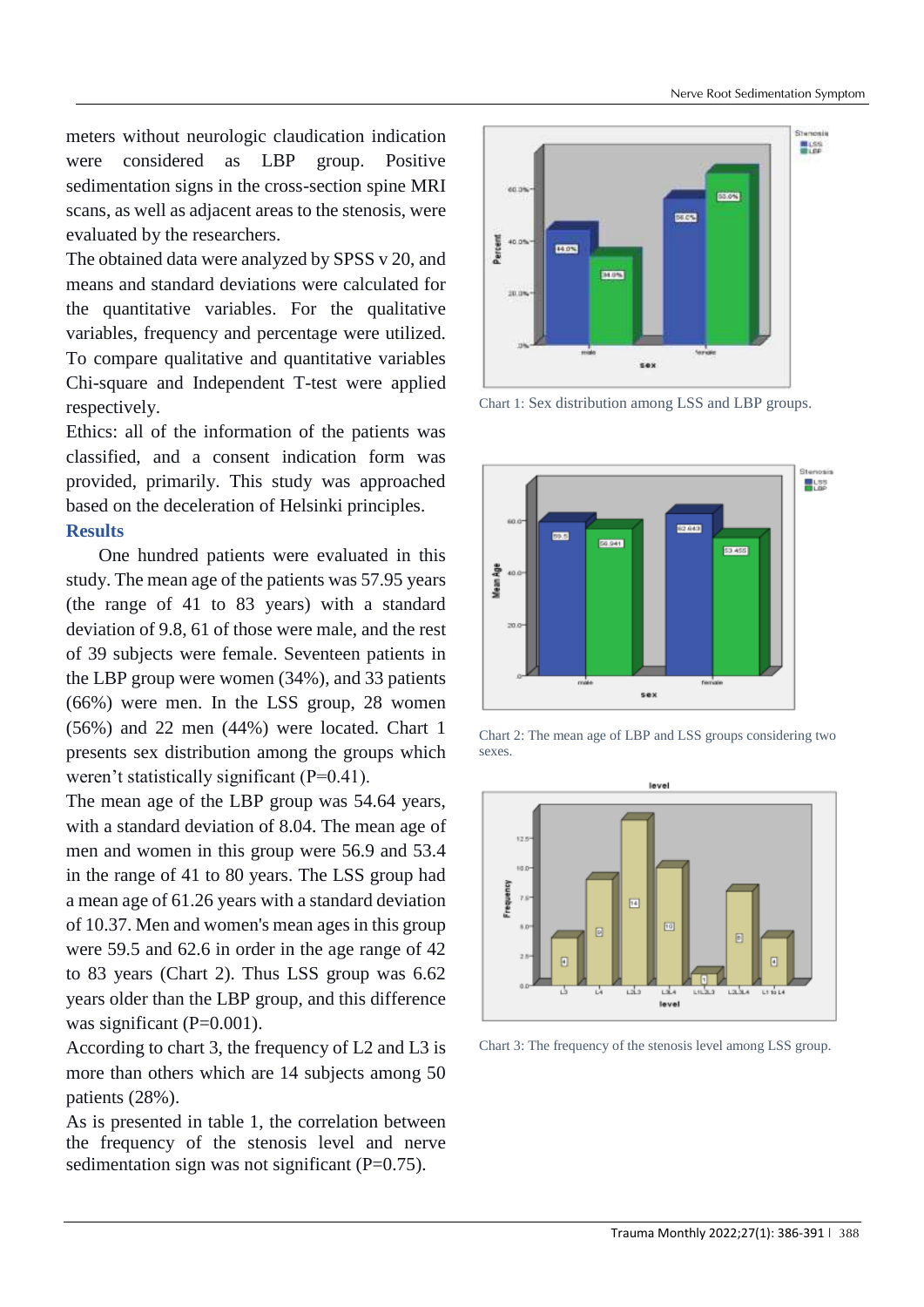| <b>Criterion</b><br><b>Stenosis level</b> | Nerve sedimentation sign among<br>LSS group |                 |  |
|-------------------------------------------|---------------------------------------------|-----------------|--|
|                                           | <b>Negative</b>                             | <b>Positive</b> |  |
| L <sub>3</sub>                            | $\theta$                                    | 4               |  |
| L4                                        | 1                                           | 8               |  |
| L2L3                                      | $\Omega$                                    | 14              |  |
| L3L4                                      | 1                                           | 9               |  |
| L1L2L3                                    | $\theta$                                    | 1               |  |
| L2L3L4                                    | $\Omega$                                    | 8               |  |
| L <sub>1to</sub> L <sub>4</sub>           | 0                                           | 4               |  |
| P-value                                   | 0.75                                        |                 |  |

Table 1. The correlation between the frequency of the stenosis level and nerve sedimentation sign

According to table 2, among the LSS group, 21 males and 27 females had positive sedimentation signs while only one male and one female had negative sedimentation signs, which were not statistically significant (P=0.69).

Based on table 3, the frequency of positive nerve sedimentation signs among the LBP group, was zero, and among the LSS group was 47 subjects. Thus there were two false-negative cases and none false-positive cases. Therefore, diagnostic indicators value was as follow: negative predictive value (NPV) =  $96.1\%$ , positive predictive value  $(PPV) = 100\%$ , SP= 100% and SEN= 96%. There was also a significant correlation between stenosis level and nerve sedimentation sign in the X2 test  $(P=0.0001)$ .

Table 2. The correlation between the sex frequency and nerve sedimentation sign

| Criteria   | nerve sedimentation sign |            |          |            |          |          |     |
|------------|--------------------------|------------|----------|------------|----------|----------|-----|
| Group      |                          | <b>LSS</b> |          | <b>LBP</b> |          | Total    |     |
| <b>Sex</b> | Negative                 | Positive   | Negative | Positive   | Negative | Positive |     |
| Male       |                          | 21         | 17       |            | 18       | 21       | 39  |
| Female     |                          | 27         | 33       |            | 34       | 27       | 61  |
| Total      | 2                        | 48         | 50       |            | 52       | 48       | 100 |
| P-value    | 0.69                     |            |          |            | 0.41     |          |     |

Table 3. Adaptive nerve sedimentation sign prevalence among two groups.

| Group<br>Nerve sedimentation | <b>LSS</b> | <b>LBP</b> | Total |  |
|------------------------------|------------|------------|-------|--|
| Positive                     |            |            |       |  |
| Negative                     |            | σU         | 52    |  |
| Total                        | 5U         | DΣ         | 100   |  |
| P-value                      | 0.0001     |            |       |  |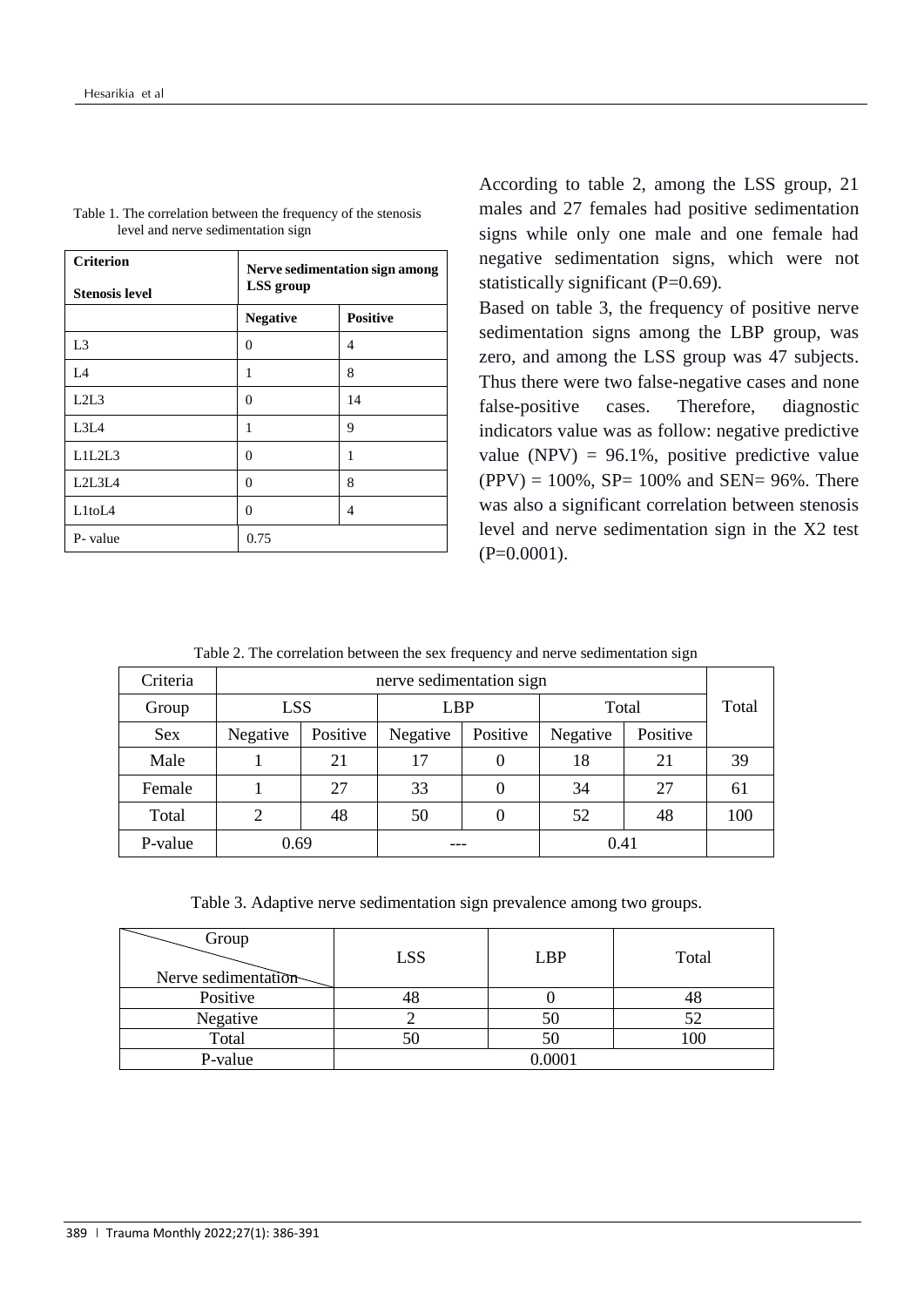# **Discussion**

It revealed that the mean age of the LSS group was 6.7 years older than the LBP group, and this difference was significant (P=0.001). Among both groups, the VAS difference was not significant (P=0.350). It indicated that there was an insignificant correlation between patients' complaints about pain and stenosis level. Shapiro et al. reported a similar result in a previous study in 2003<sup>5</sup>. However, Igarashi et al. believed that there was a correlation between stenosis level and pain of leg in their research in 2004 <sup>6</sup> . Nevertheless, the DOI indicator was higher in the LBP group  $(P=0.01)$ , which demonstrated that activities restrictions among the LBP group are more intensive, probably because of adaptive reactions occurrence among LSS group due to the slower trend of the disease (Mueller). In the following study, there wasn't a significant correlation between positive sedimentation signs and stenosis levels among the LSS group (P=0.75). The most prevalent stenosis level was observed for simultaneous involvement of L3 and L4 discs (28%). On the other hand, in this study, there wasn't a significant correlation between the prevalence of nerve sedimentation signs and the prevalence among each sex in the LSS group  $(P=0.61)$ . Whereas Kim et al. claimed that because of pain sensitivity difference role among two sexes; there is a significant correlation between LSS indications and gender  $\frac{7}{1}$ . The following study revealed that for patients with symptomatic LSS at the higher level of L5 disc, the nerve sedimentation sign was positive in 96% of cases, while this sign was negative for all patients with the LBP lacking stenosis. Thus, in this study sensitivity of positive nerve sedimentation sign was 96% with a specificity of 100%, PPV of 100%, and NPV of 96.1%. Subsequently, the patient with a positive nerve sedimentation sign suffers from symptomatic central lumbar spinal stenosis and needs surgical intervention with approximately 100% of certainty, also a negative nerve sedimentation sign disproves symptomatic central lumbar spinal stenosis with 96% confidence. A significant correlation was also determined between spinal stenosis and positive nerve sedimentation signs (P=0.0001).

The most beneficial nerve sedimentation sign is that it can be discovered easily in spine crosssection MRI images. This study demonstrated that this method had high clinical reliability too. However, in this research, the evaluation of nerve sedimentation signs in stenosis of S1-L5 levels was impossible due to close roots exiting sites from the anterior sacrum section. It is also probable that diagnostic values of this sign for non-central stenosis decline, which needs more investigations.

## **Conclusion**

A positive sedimentation sign exclusively and reliably occurs in patients with LSS, suggesting its usefulness in clinical practice. Future accuracy studies will address its sensitivity and specificity. If they confirm the sign's high specificity, a positive sedimentation sign can rule in LSS, and, with high sensitivity, a negative sedimentation sign can rule out LSS.

## **Acknowledgments**

None

# **Conflict of Interest Disclosures**

The authors declared no potential conflict of interests with respect to the research, authorship, and /or publication of this article.

# **Funding Sources**

The authors received no financial or funding support for the research.

# **Authors' Contributions**

All authors pass the four criteria for authorship contribution based on the international committee of medical journal editors (ICMJE) recommendations.

#### **Ethical Statement**

This study was approved by ethical committee of Baqiyatallah University of Medical Sciences, Tehran, Iran.